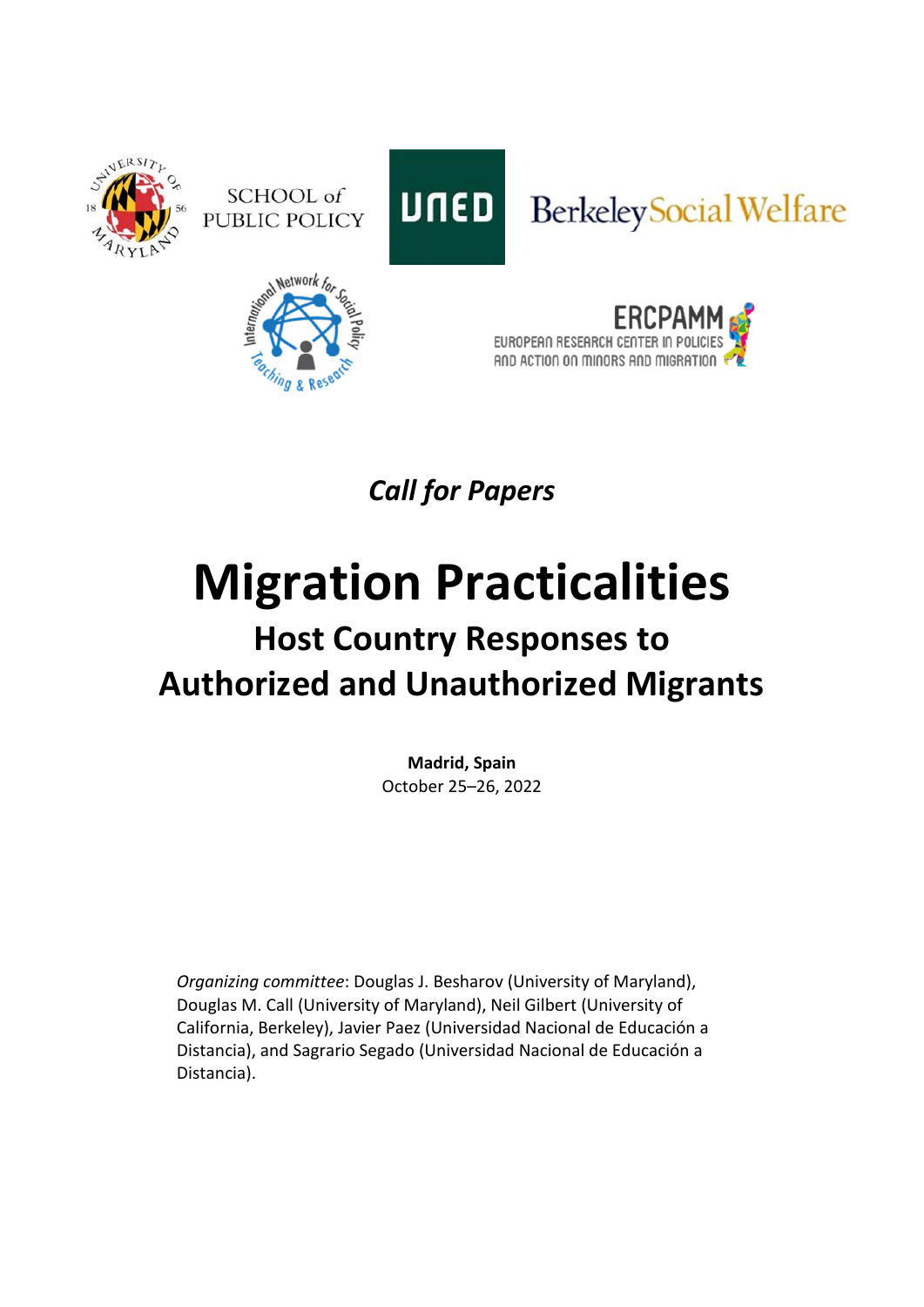Around the globe, people are migrating to other countries and regions. Some are traveling alone (and looking for work, whether skilled and unskilled) and others are migrating as family (and extended family) units. Many are youths. In many developed countries, foreign-born populations have reached 15 percent and even 20 percent of the total population. While adding often much-needed workers to national economies, immigrant populations frequently have special needs for education, housing, and financial support, and often give rise to sharp political discord. Countries differ widely in how they handle authorized and unauthorized immigration, including employment, assimilation/integration, regularization, and citizenship. What is this experience writ large and in specific countries, and what can be learned from it?

The International Network for Social Policy Teaching and Research, the University of Maryland School of Public Policy, the University of California Berkeley Center for Comparative Family Welfare and Poverty Research, the European Research Center in Policies and Action on Minors and Migration, and the Universidad Nacional de Educación a Distancia Department of Social Work will cosponsor a conference on the design and implementation of programs for migrants (especially for youth, but not limited to them).

The conference will be held at the Universidad Nacional de Educación a Distancia (UNED) in Madrid, Spain, beginning with a dinner on Monday, 24 October, with the presentation of papers on Tuesday, 25 October and perhaps Wednesday, 26 October. In addition, after the main conference, there will be an optional trip to the European Research Center on Minors and Migration in Melilla, Spain. This is a Call for Papers for the conference and a Special Issue of the *International Journal of Social Welfare* or similar publication.

We invite papers on this topic generally as well as on the impact of immigration on specific national social welfare and social protection programs, including minimum wage, earning supplements, basic income programs, unemployment benefits and social assistance, disability programs, job skills and workforce development programs, and retirement policies and public pensions. (We would welcome a paper based on your previous publications, updated as appropriate.)

Of special interest are papers that address the needs of youthful migrants and their families.

Presenting at the conference is not required to have a paper considered for the Special Issue, and presenting at the conference does not bind authors to submit their papers for the Special Issue. Submitted papers will receive peer review according to standard processes.

Authors interested in having a paper considered for either the conference, the Special Issue, or both, should submit a two-page abstract—no later than July 18, 2022—using [this form.](https://docs.google.com/forms/d/e/1FAIpQLSemdhecQ-quBLcs5CYyRhx94D_SPOpWcDVoyzr18gKQ_Xu-qQ/viewform?usp=sf_link)

In the abstract, please indicate whether you could present at the conference.